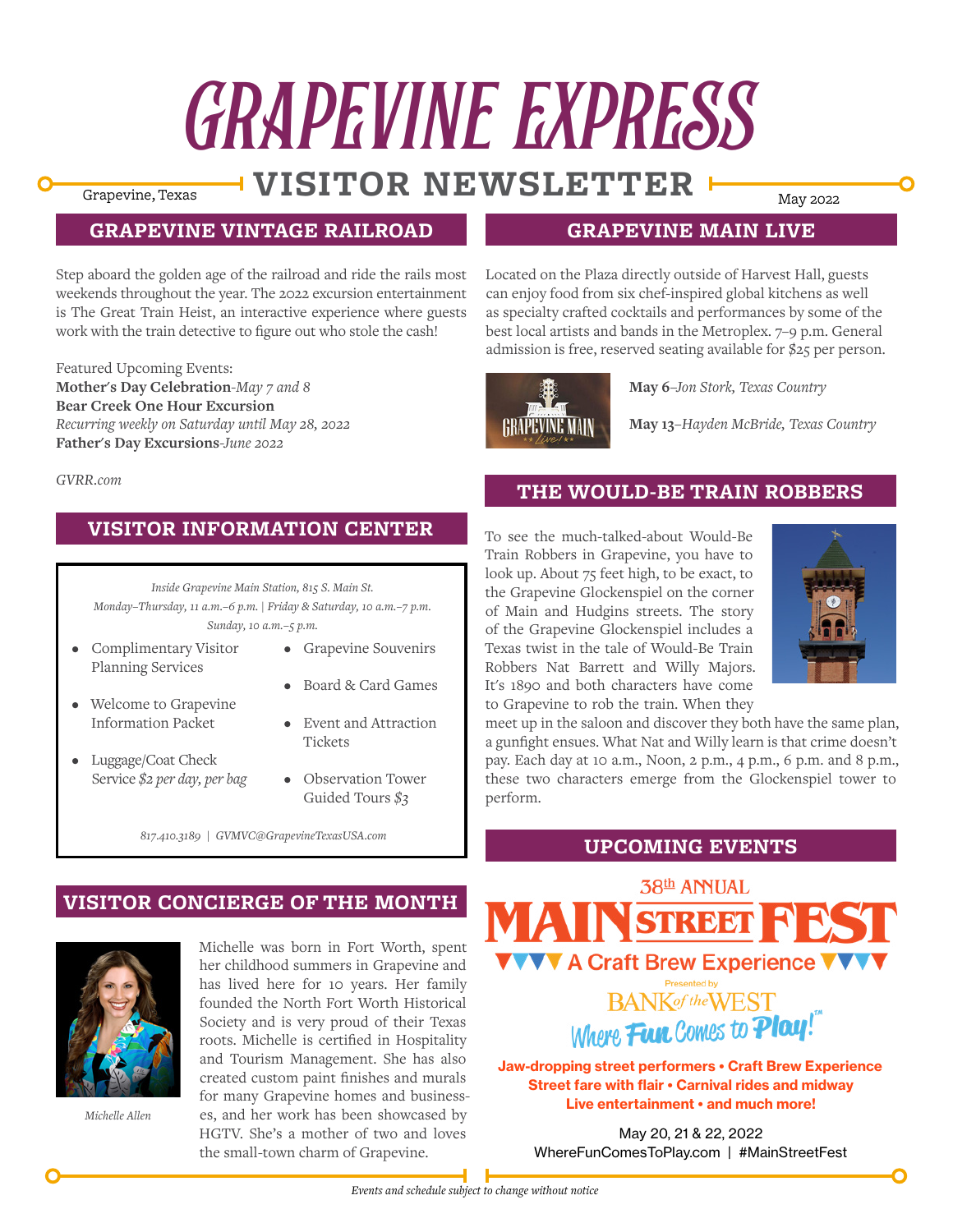#### **HISTORIC NASH FARM**

Howdy! We're glad you stopped by.

Experience late 19th century farm life at historic Nash Farm in Grapevine, Texas! The farm grounds are open for self-guided tours daily during regular business hours. Scheduled events and activities throughout the year give additional hands-on opportunities to experience farm life.

Upcoming Events Include:

**First Fridays on the Farm** 10am-Noon \$3



**Sheep-to-Shawl***—May 6, 2022* A lighthearted look at Victorian party games and traditions.

**Nash Farm Vintage Baseball Game***—May 14, 2022* Tickets \$6. First pitch 5 p.m.

**Dairy Day***—June 4*

# **NASH FARM HERITAGE WORKSHOPS**

*Nash Farms presents the following workshops:*

May 21—1920s Cloche Hat Workshop

November 5—Victorian Gifts

Open 9 a.m.–5 p.m. | 626 Ball Street | NashFarm.org

#### **THE PALACE ARTS CENTER**

The Historic Palace Theatre, a restored 1940s art deco-style theater, makes going to the movies a special occasion. Classic movies are typically offered on Friday and Saturday evenings and Saturday and Sunday afternoons.



Tickets are \$6 *Don't miss the concession stand!* 300 S. Main St.

*[Palace-Theatre.com](http://Palace-Theatre.com)*



Scan for schedule and tickets.

# **HERITAGE TRAIL**



**<sup>H</sup><sup>E</sup> �ITAG<sup>E</sup> <sup>T</sup>�A<sup>I</sup><sup>L</sup>**

Take a walk through the past from The **Cotton Belt Depot** to **Settlement to City Museums**! See how the original settlers on the Grape Vine Prairie lived and worked. This collection of historic sites and museums highlights the cultural and family life of early Grapevine residents and explores how technology helped transform the prairie into the city we now enjoy.

Museums are open Saturdays and Sundays from 10 a.m.–4 p.m. Located at 206 W. Hudgins St.

# **Lone Star Hi-Railers Model Train Exhibit**

Come see the spectacular O-guage model railroad layout in the Grapevine Railyard built inside an actual historic baggage car. The enormous burgundy and silver baggage car, originally built by the Pullman Company for the Lackawanna and Western Railroad, is on static display behind the #771 Baldwin Mikado 2-8-2 steam engine.

The 65-foot-long model train layout will take you back to the 1950s when children operated model trains in their homes. You will see scale reproductions of iconic Grapevine structures, modern West Texas wind turbines, an operating turntable, a giant mountain inspired by an actual West Texas mountain, working oil wells and a period Main Street with working trolleys.

Open Saturdays, 10 a.m.–4 p.m. and Sundays, Noon–3 p.m.

298 W. Dallas Rd. | LoneStarHiRailers.com | 214.693.0258

# **GRAPEVINE VISITOR SHUTTLE**

Ride the Grapevine Visitor Shuttle for Free!

The Grapevine Visitor Shuttle is an excellent way to see Grapevine! Fully airconditioned, it stops outside Grapevine Main Station and at a variety of locations around town. For a visitor shuttle map, including pick up times, please visit the Visitor

Information Center or scan the QR code below.

To welcome visitors back to Grapevine, the Grapevine Visitor Shuttle is currently not charging a fare. Enjoy the complimentary ride to your next Grapevine adventure!



Scan for details.

Operates: Thursdays–Saturdays 10 a.m.–7:30 p.m., Sundays 12:30–6:30 p.m. *Subject to change, please check website for most up-to-date schedule and times.*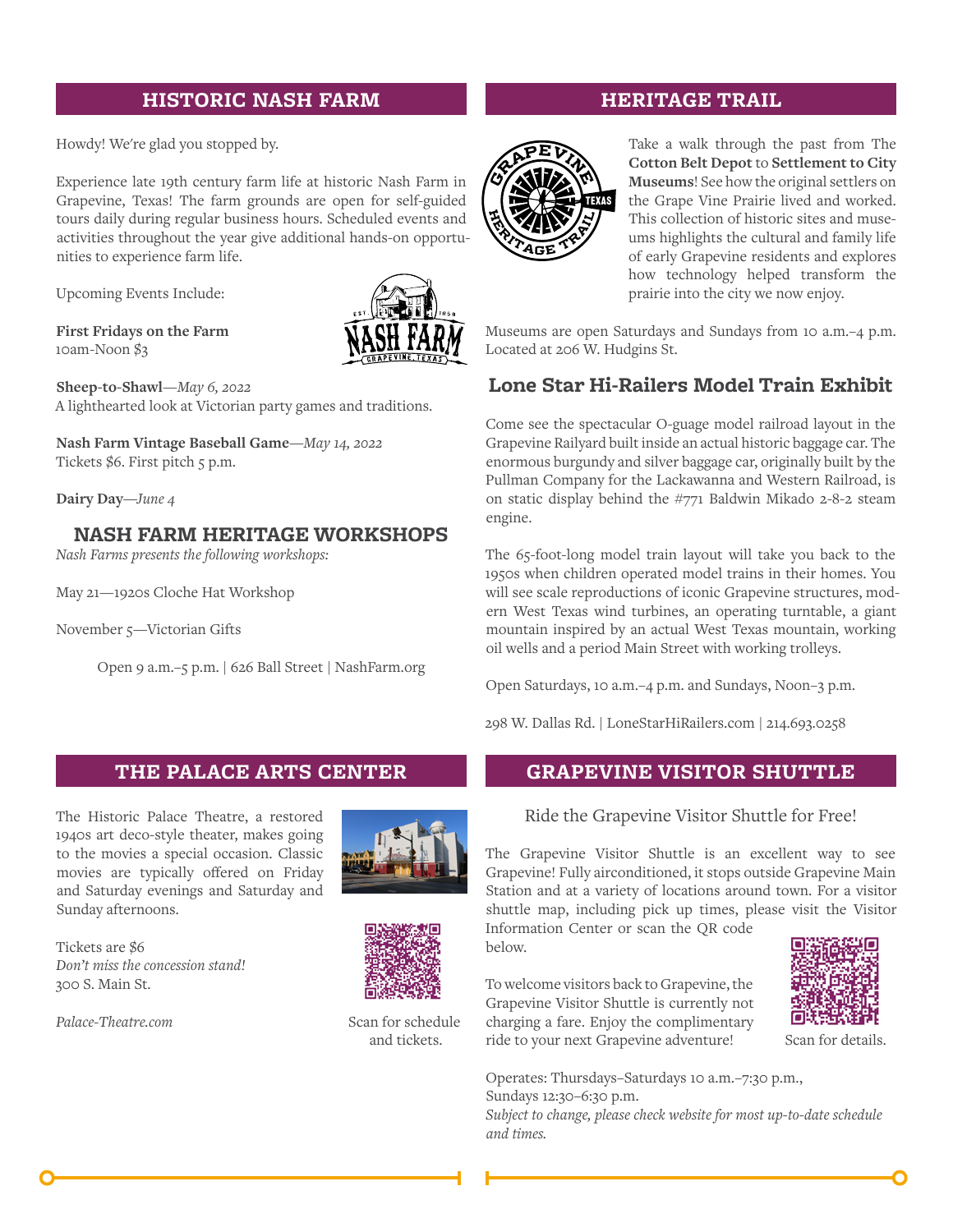#### **ART AND CULTURE**

#### **GRAPEVINE PUBLIC ART TRAIL**

#### **Sidewalk Judge**

One Liberty Park Plaza

A friendly face and popular photo spot on Main Street, the Sidewalk Judge sits in front of the Wallis Hotel Building which now houses Messina Hof Winery & Tasting Room (at the corner of Main and Texas). It's said he uses his keen observation skills to "size up" folks around town. Sit with the Judge and take our photo. The Judge was created by J. Seward Johnson Jr.



# **ART GALLERIES**

Discover art in the heart of Grapevine's Historic Main Street District. Walk the public art trail and experience Grapevine's bronze sculptures, art galleries, working fine arts studios and creative crafting stores. Hours vary by gallery:

- Giddens Gallery of Fine Art  $\bullet$
- International Porcelain Artists Museum
- Grapevine Foundry & Gallery
- Palace Arts Center
- Holder Dane Art Gallery & Studio
- Vetro Glass Blowing Studio
- 
- Tower & Grand Galleries
- Touch of Paris Art Gallery

#### **CRUISIN' MAIN STREET**

Come on down to Grapevine at 6 p.m. every Friday in May to check out classic, collectible and sports cars that cruise Main Street. You will find them at and around Blagg Tire and Auto Service, 604 S. Main St.



#### **FEATURED SOUTH MAIN SHOP**

Heading South? Several Grapevine gems are located on the southern portion of Main Street.

Hop and Sting Brewing Co. (906 Jean St. ) Located off Dallas Road and Main Street, they offer original craft brews made at the brewery and host events like Sunday Night Trivia, Monarch Monday, Galactic Tuesday and Hop & Sprint, Willy Wednesday & Bikes and Brews, Live Music Thursday, Bend & Brew Friday. *HopAndSting.com*

#### **SPECIALTY SHOPS**

**Brew & Batter**–Locally owned Brew & Batter is located inside a small, stand-alone house. They have a waffle menu that changes monthly, so there is always something new to try. They offer two waffle bases, one is cornbread and the other is liege waffle, more of a European waffle, made in-house daily! All of their drinks come with an oat milk base, but oat milk alternatives are also available. They use White Rock and Eiland coffees for their espresso and drip respectively. Brew & Batter is open daily, 8 a.m.–5 p.m. *106 E. Texas St. 817-410-2739*

# **GRAPEVINE FARMER'S & ARTISAN'S MARKET**

The Grapevine Farmers and Artisan Market is an open-air market, located at the Town Square Gazebo at 325 S. Main St. in Historic Downtown Grapevine. The market offers fresh Texas produce, baked goods, handcrafted and Texas-made items. It is a great place to bring the whole family, learn about Texas products and shop local!

Saturdays, April–September 10 a.m.–4 p.m. Town Square Gazebo, 325 S. Main St.

#### **GRAPEVINE URBAN WINE TRAIL**

#### **FEATURED WINERY TASTING ROOM**

**Bingham Family Vineyards-**Bingham Family Vineyards is pleased to bring their first wine tasting room to Grapevine, Texas. Since 1992, Cliff and his wife, Betty have served as pioneers in the Texas organic cotton and peanut markets and diversified their farming operations in 2003 by planting grape vines. Together with their children, the Binghams currently own or manage over 200 acres of wine grapes in the Texas High Plains American Viticultural Area. Stop by and experience the latest addition to the Grapevine area. *620 S. Main St. | 682-651-8668 | BinghamFamilyVineyards.com*